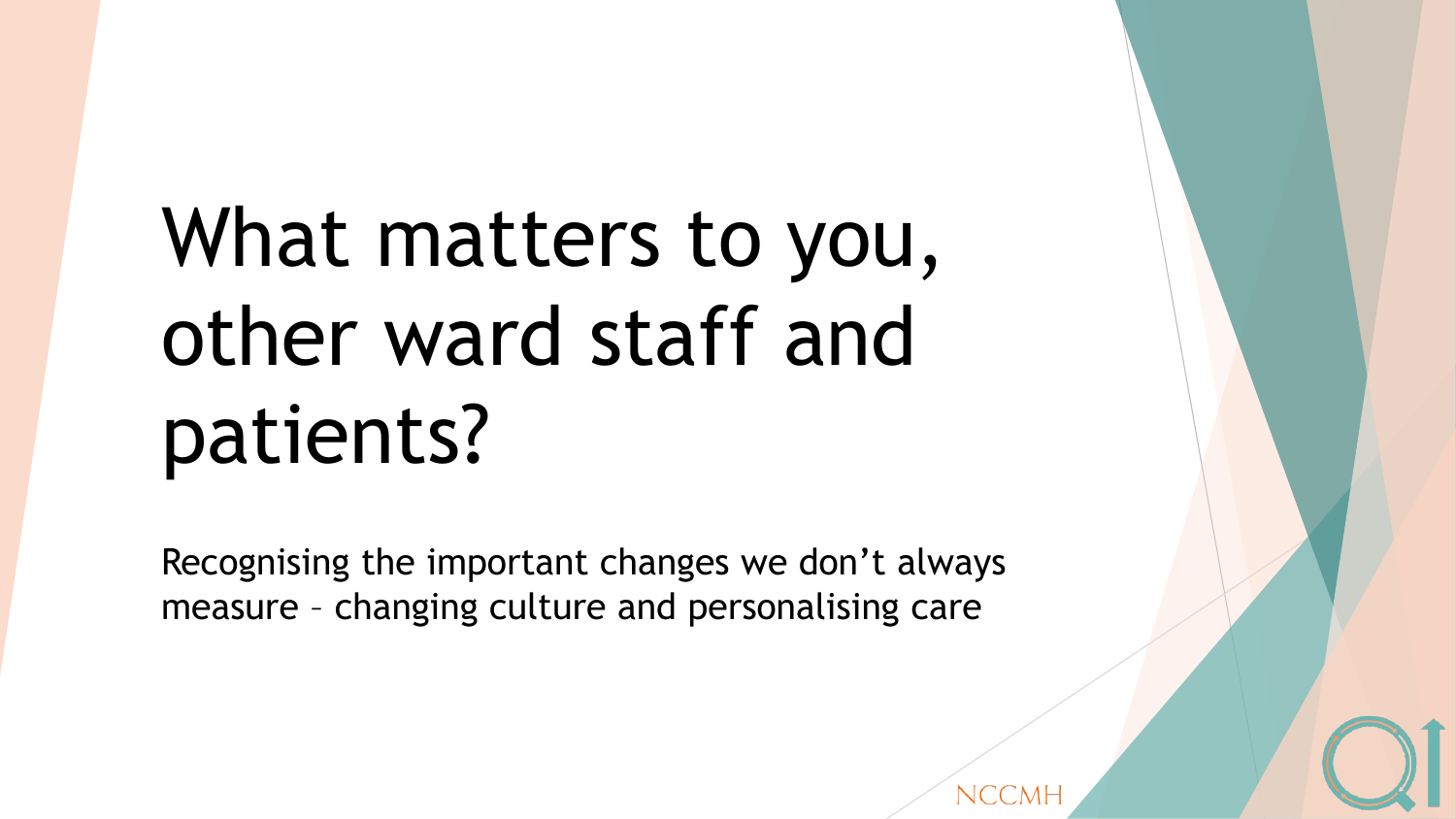### The positive work and changes that aren't measured by your programme data

- A number of wards are making significant changes and working really hard to interpret and understand their data, but not necessarily seeing improvement in the data - *yet*
- We hear countless positive stories of improvements in culture, daily practice and person-centred care
- These stories are enormously important too! We want to celebrate and share these
- Building capability for improvement, belief and agency in challenging settings requires small incremental steps

NCCM

And often begins by asking 'What matters to you?'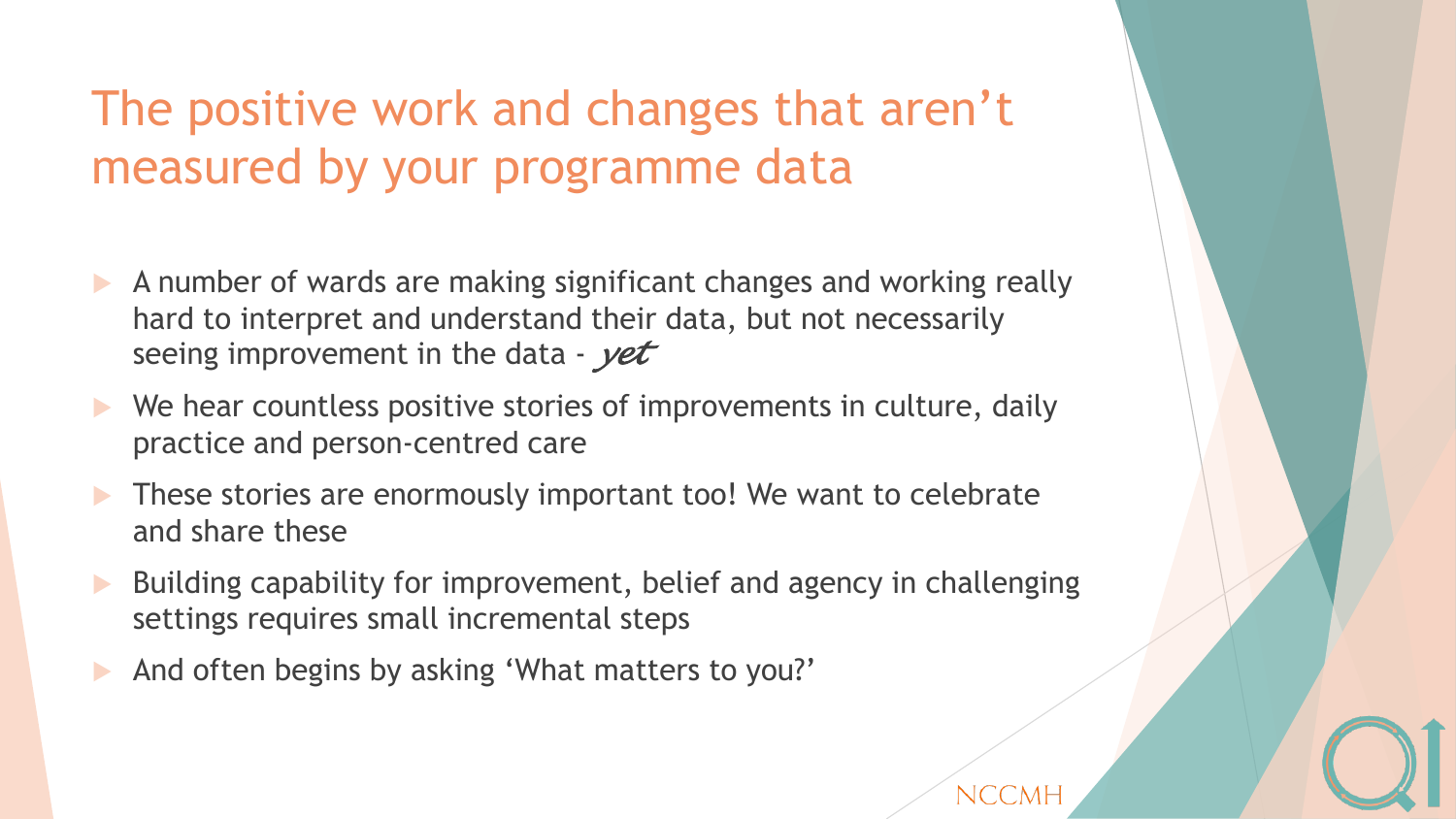# **WHAT MATTERS TO YOU?**



Ask What Matters. Listen to What Matters. Do What Matters.

NCCMH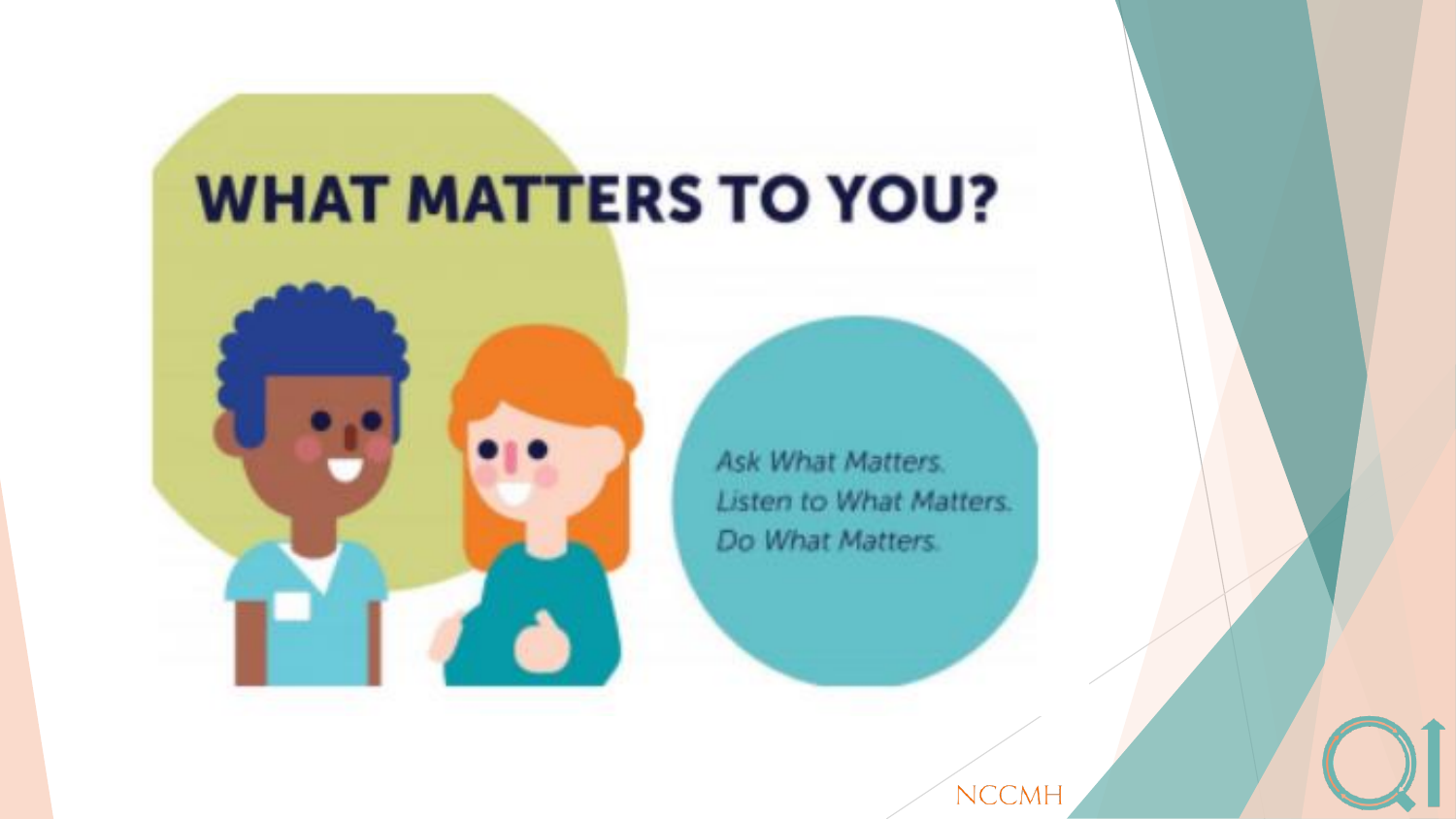# Kindness bundle

NCCMH

Opening and closing interactions with patients in a structured way

#### Warm personal introduction

• What would you like me to call you?

### Shared decision-making

- What matters to you?
- What about today? What would make today a good day?

#### Warm close-out

• Is there anything we can do to make you more comfortable?

Source: Galina Gheiham, MD and Cynthia Cooper, MD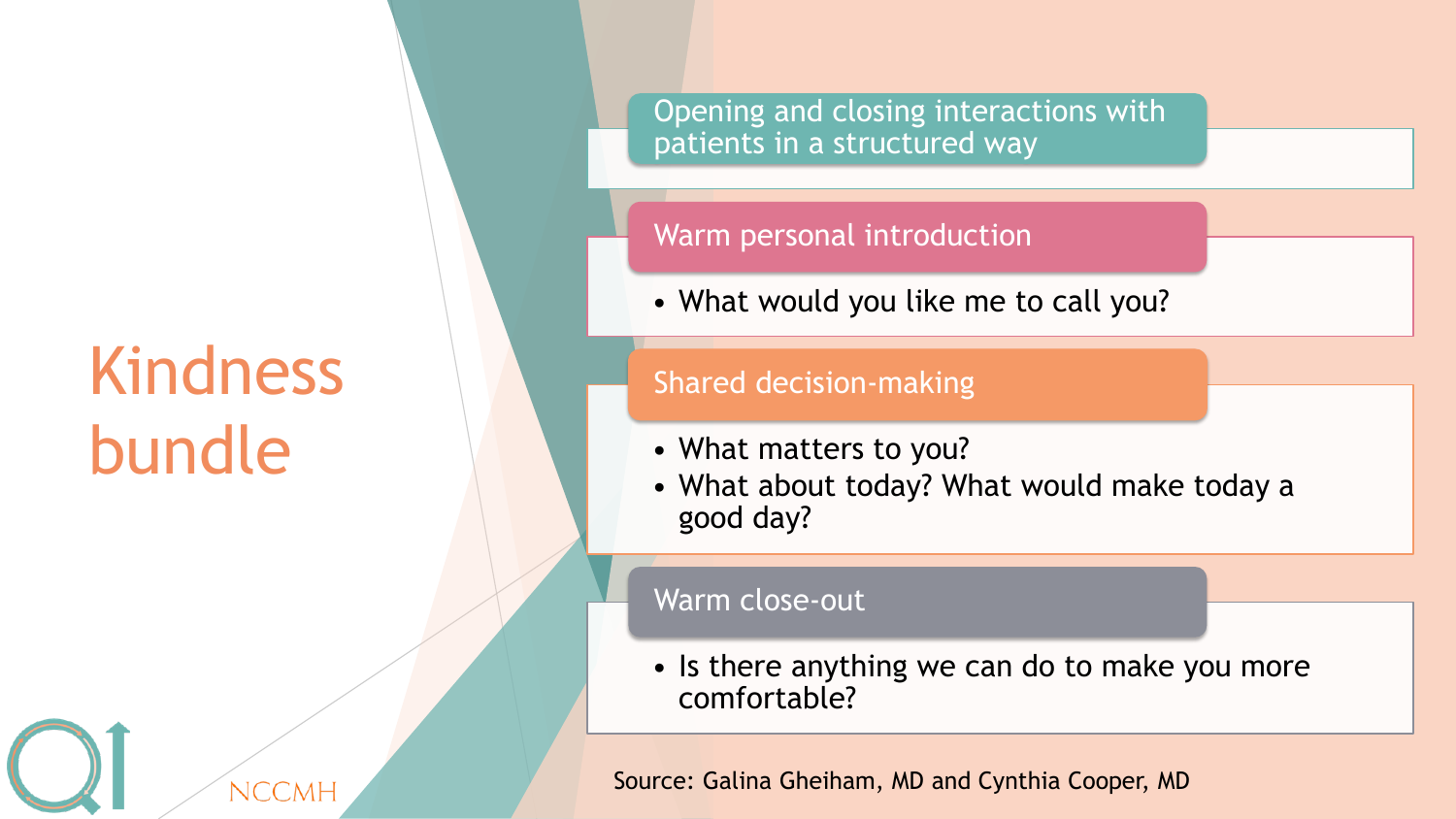

### A tool for starting better conversations

- Please turn to someone on your table and choose one or two of these questions to begin a conversation
- You could talk from your own perspective, one of your patients or other staff on your ward
- Swap to ask each other

NCCMF

5 mins each